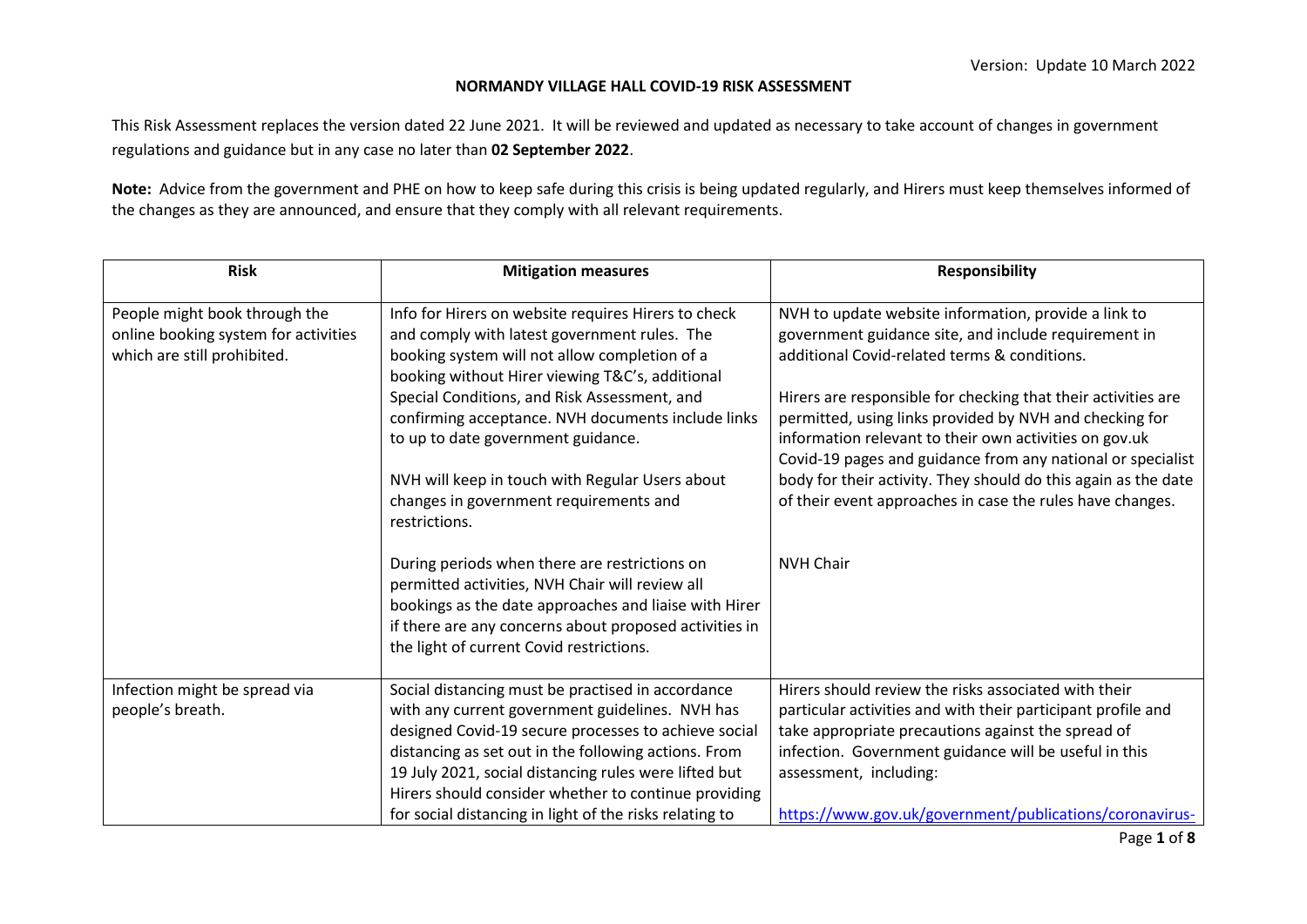|                                     | their particular activities and participant profile.     | outbreak-faqs-what-you-can-and-cant-do/coronavirus-            |
|-------------------------------------|----------------------------------------------------------|----------------------------------------------------------------|
|                                     |                                                          | outbreak-fags-what-you-can-and-cant-do                         |
|                                     | Face coverings must be worn in accordance with any       |                                                                |
|                                     | applicable government guidelines. From 24 February       | https://www.gov.uk/government/publications/face-               |
|                                     | 2022, the legal requirement for face coverings to be     | coverings-when-to-wear-one-and-how-to-make-your-               |
|                                     | worn will no longer apply but government                 | own/face-coverings-when-to-wear-one-and-how-to-make-           |
|                                     | recommends that they should be worn in crowded           | your-own#when-you-do-not-need-to-wear-a-face-covering          |
|                                     | enclosed spaces. Hirers should consider the risks        |                                                                |
|                                     | associated with their particular activity and decide     |                                                                |
|                                     | whether to require some or all of their participants     |                                                                |
|                                     | to wear face coverings. If Hirers do not make it a       |                                                                |
|                                     | requirement, individuals should also consider for        |                                                                |
|                                     | themselves whether it would be advisable to wear a       |                                                                |
|                                     | face covering. In any case, Hirers should encourage      |                                                                |
|                                     | all participants to wear face coverings in restricted or |                                                                |
|                                     | potentially congested areas eg toilets, kitchens,        |                                                                |
|                                     | lobbies, stairs and corridors.                           |                                                                |
| Hall capacity limits under normal   | Hirers must comply with Government social                | Hirers are responsible for restricting their participant       |
| terms of hire could breach social   | distancing rules in force at any particular time. From   | numbers according to their specific circumstances to enable    |
| distancing requirements.            | 19 July 2021, social distancing requirements were        | compliance with any social distancing rules in force or to     |
|                                     | lifted but Hirers might wish to retain some in view of   | mitigate risks identified in their own risk assessments        |
|                                     | their own risk profiles.                                 |                                                                |
|                                     |                                                          | Hirers must check the NVH website and government               |
|                                     | NVH Special Conditions include an annex with             | guidance as dates for their events approach to make sure       |
|                                     | guidance on the implications of social distancing at     | they are aware of and will comply with the latest rules and    |
|                                     | 2m and 1m for capacity of Main Hall, Small Hall and      | guidance.                                                      |
|                                     | Meeting Room, but in practice it will depend on          |                                                                |
|                                     | layout and circulation needed for individual activities, | Hirers must remind their guests of the need to comply with     |
|                                     | so Hirers must consider their specific arrangements.     | any rules currently in force regarding social distancing rules |
|                                     |                                                          | and limitations on socialising beyond their household and      |
|                                     |                                                          | any associated "bubble".                                       |
| People may breach social distancing | From 19 July 2021 government social distancing rules     | Hirers should ensure their participants are aware of and       |
| rules at entrances to NVH           | were lifted and NVH no longer requires but does          | understand the route they should take to access their          |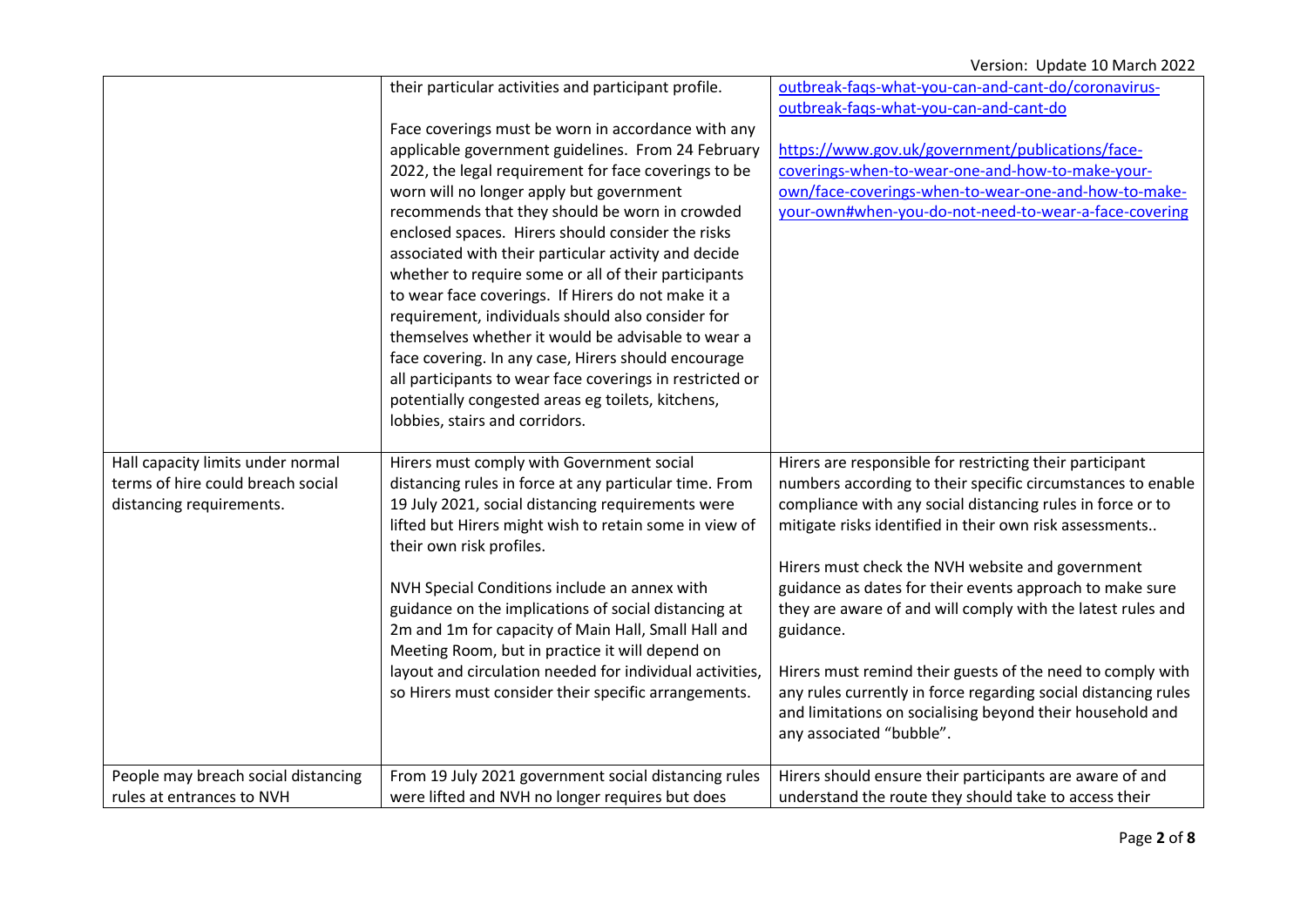|                                                                         | advise Main Hall users to enter via the western<br>entrance nearest to Glaziers Lane.<br>Hirers should consider the risks for their events in<br>deciding which entrance to use. They are strongly<br>advised to use the western end entrance for Main<br>Hall when large events take place in either Hall.<br>2 metre markers have been placed on the NVH<br>pathways to both entrances to assist Hirers or<br>individuals who wish to continue with some social<br>distancing.                | venue.                                                                                                          |
|-------------------------------------------------------------------------|-------------------------------------------------------------------------------------------------------------------------------------------------------------------------------------------------------------------------------------------------------------------------------------------------------------------------------------------------------------------------------------------------------------------------------------------------------------------------------------------------|-----------------------------------------------------------------------------------------------------------------|
|                                                                         | Individual Hirers should consider further<br>arrangements appropriate for their events (eg<br>staggering arrival / departure times, appropriate<br>distance between participants waiting to enter,<br>placing an organiser in the car park to control<br>numbers approaching NVH, etc). They may wish to<br>use patio doors as part of a one way system eg for<br>exhibitions, but participants from each Hall must<br>remain on their patio area and not encroach on the<br>other Hall's area. | Hirers are responsible for organising and implementing<br>appropriate additional arrangements for their events. |
| Main Lobby could get congested.<br>Social distancing could be breached. | Hirers should consider any appropriate arrangements<br>for reducing any potential congestion in the Main<br>Lobby. This could include queuing for toilets inside<br>relevant Hall at times of high demand.                                                                                                                                                                                                                                                                                      | Hirers and individual participants.                                                                             |
|                                                                         | Hirers must permit NVH to give contact details for a<br>designated member of their group to any other<br>groups using other parts of NVH during the same                                                                                                                                                                                                                                                                                                                                        | NVH (Bookings Team) and Hirers                                                                                  |
|                                                                         | time slots. Hirers are advised to liaise with each<br>other eg to stagger breaks during their activities.                                                                                                                                                                                                                                                                                                                                                                                       | <b>Hirers</b>                                                                                                   |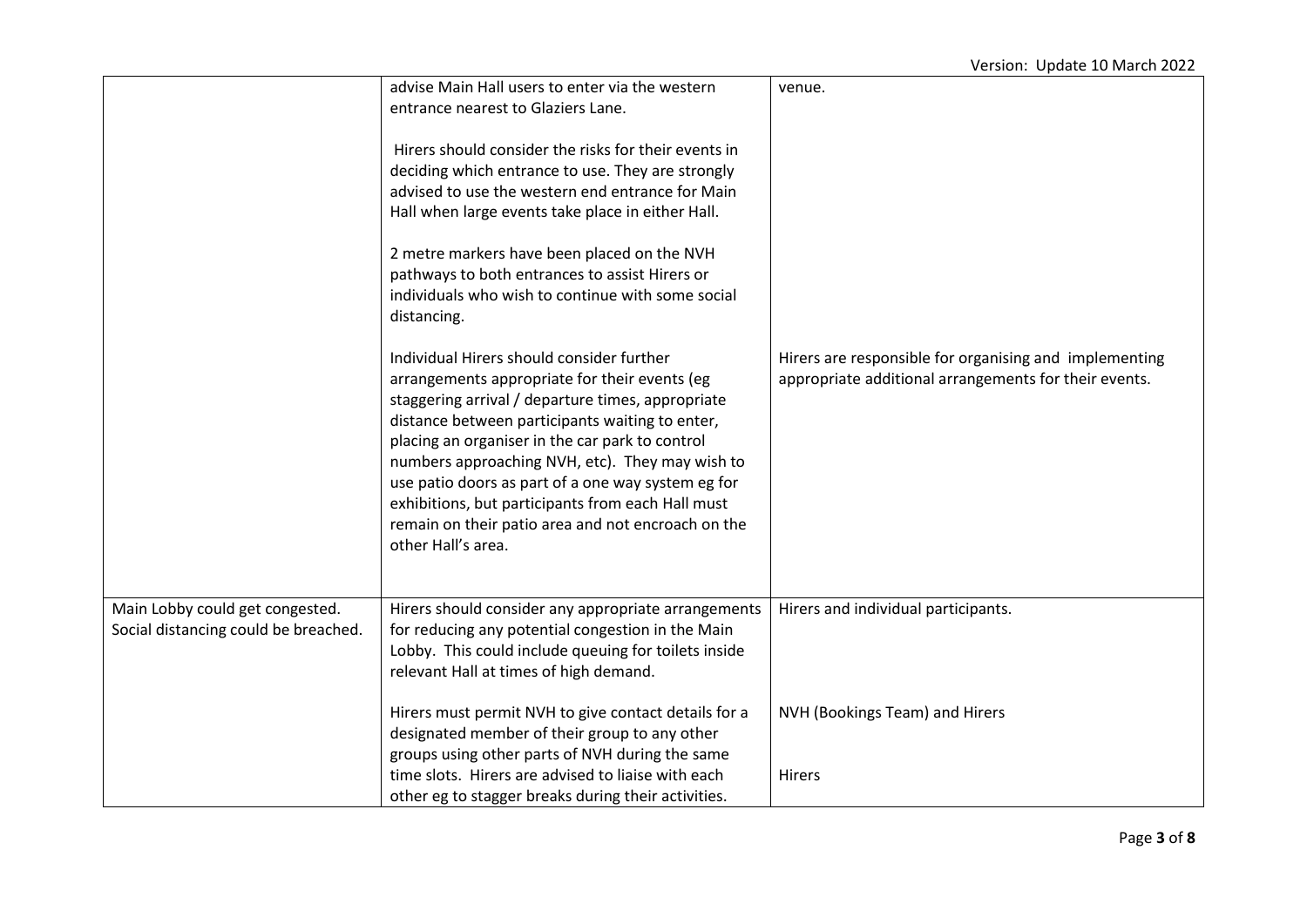|                                                                                                           | NVH to consider whether there may be a need to<br>require Hirers to book both Halls for certain types of<br>event.<br>NVH may display notices in shared areas advising<br>people to observe social distancing.                                                                                         | NVH Board to review as permitted activities increase.<br>Bookings Team to monitor bookings for potential issues and<br>discuss with Chair as necessary.<br>Hirers to display notices and make announcements at their<br>events as appropriate.                                                                                              |
|-----------------------------------------------------------------------------------------------------------|--------------------------------------------------------------------------------------------------------------------------------------------------------------------------------------------------------------------------------------------------------------------------------------------------------|---------------------------------------------------------------------------------------------------------------------------------------------------------------------------------------------------------------------------------------------------------------------------------------------------------------------------------------------|
| Kitchens and toilets are limited in<br>space and layout has pinch points.                                 | NVH may display notices in shared areas advising<br>people to observe social distancing.                                                                                                                                                                                                               | Hirers to display notices and make announcements at their<br>events as appropriate.                                                                                                                                                                                                                                                         |
|                                                                                                           | Hirers of Small Hall, Meeting Room & GoG Room may<br>need to liaise to stagger times they will access Small<br>Kitchen. There is a hatch from Small Kitchen into<br>Small Hall which reduces the need for people in the<br>kitchen.                                                                    | Hirers to take responsibility on the day, working together<br>cooperatively.                                                                                                                                                                                                                                                                |
|                                                                                                           | Hirers unwilling to share may bring their own<br>crockery, utensils etc and place refreshments on a<br>table in the room they have hired.                                                                                                                                                              | <b>Hirers</b>                                                                                                                                                                                                                                                                                                                               |
| Infection is more likely to spread if<br>high standards of cleanliness and<br>hygiene are not maintained. | NVH is professionally cleaned overnight 7 days a<br>week when Hall is fully open. During any periods of<br>partial opening, cleaning will be arranged overnight<br>before each day users are due in. Particular<br>attention must be paid to Covid-19 risks, including<br>high frequency touch points. | NVH (RB) confirms any changes of dates with cleaning<br>company. Cleaning company is responsible for cleaning<br>according to contract. NVH (JP) liaises with individual<br>cleaner as necessary at day to day level.<br>NVH (RB) will make arrangements with JP for cleaning as<br>appropriate when cleaning company is not attending NVH. |
|                                                                                                           | NVH provides sanitiser stations in the lobbies at both<br>entrances, as well as paper towels and hand sanitiser<br>and/or soap in all toilets and both kitchens.<br>Notices about the need to maintain hand hygiene are<br>displayed at key places in NVH.                                             | NVH (JP)                                                                                                                                                                                                                                                                                                                                    |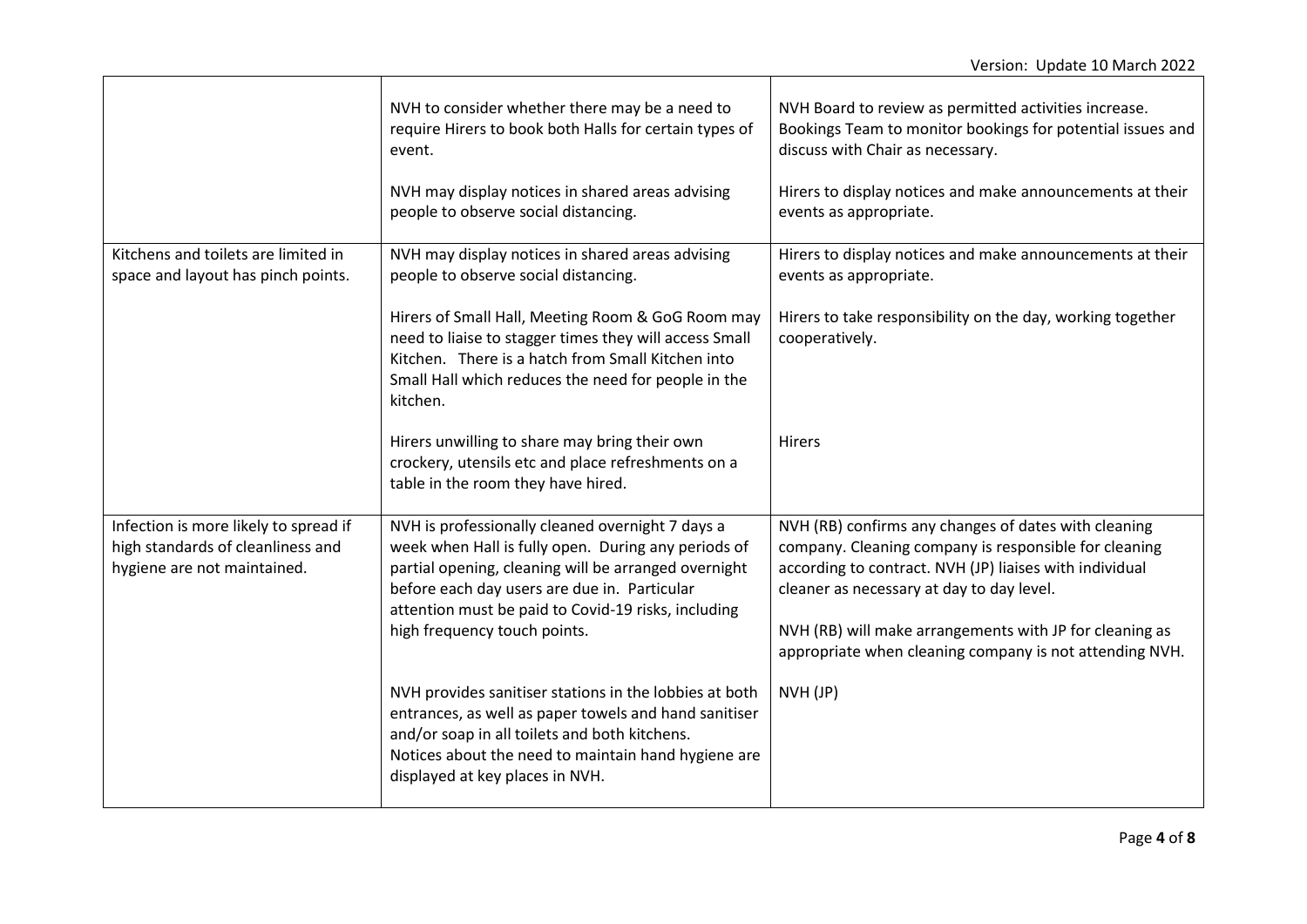## Version: Update 10 March 2022

|                                    | Hirers and / or their participants should provide                                     | Hirers and individual participants |
|------------------------------------|---------------------------------------------------------------------------------------|------------------------------------|
|                                    | additional sanitiser stations, anti-bacterial wipes etc                               |                                    |
|                                    | as necessary for their activities, and must comply                                    |                                    |
|                                    | with any cleaning requirements under NVH's Special                                    |                                    |
|                                    | Conditions. Hirers must bring own tea towels.                                         |                                    |
|                                    |                                                                                       |                                    |
|                                    | All Hirers are required to clean up any spills etc and                                | <b>Hirers</b>                      |
|                                    | leave all facilities clean and tidy at the end of their                               |                                    |
|                                    | sessions.                                                                             |                                    |
|                                    |                                                                                       |                                    |
|                                    | Door, cupboard & drawer handles, light switches,                                      | Hirers                             |
|                                    | window catches etc should be cleaned regularly                                        |                                    |
|                                    | when in use.                                                                          |                                    |
|                                    |                                                                                       |                                    |
|                                    | Hirers should clean surfaces in kitchens and toilets                                  | Hirers                             |
|                                    | (including basins, taps, toilet handles and seats)                                    |                                    |
|                                    | before and after participants arrive and depart.                                      |                                    |
|                                    |                                                                                       |                                    |
|                                    | Hirers should sanitise equipment used, including NVH                                  | Hirers.                            |
|                                    | tables, chairs, etc and Hirers' own equipment before                                  |                                    |
|                                    | and after use. Hirers MUST clean any tables and                                       |                                    |
|                                    | chairs from the storage cupboards at the end of their                                 |                                    |
|                                    | session irrespective of time of day as contract                                       |                                    |
|                                    | cleaners do not clean these.                                                          |                                    |
|                                    |                                                                                       |                                    |
|                                    | Carpet is harder to keep clean than hard floors. It is                                | Hirers                             |
|                                    | therefore recommended that the Meeting Room                                           |                                    |
|                                    | should not be used for sports, keep fit, or other                                     |                                    |
|                                    | activities involving physical exertion and /or<br>participant proximity to the floor. |                                    |
|                                    |                                                                                       |                                    |
|                                    |                                                                                       |                                    |
|                                    |                                                                                       |                                    |
| Small children may not understand  | Children must be supervised by staff or parents at all                                | Hirers                             |
| and comply with COVID precautions. | times. Hirers should consider whether they need to                                    |                                    |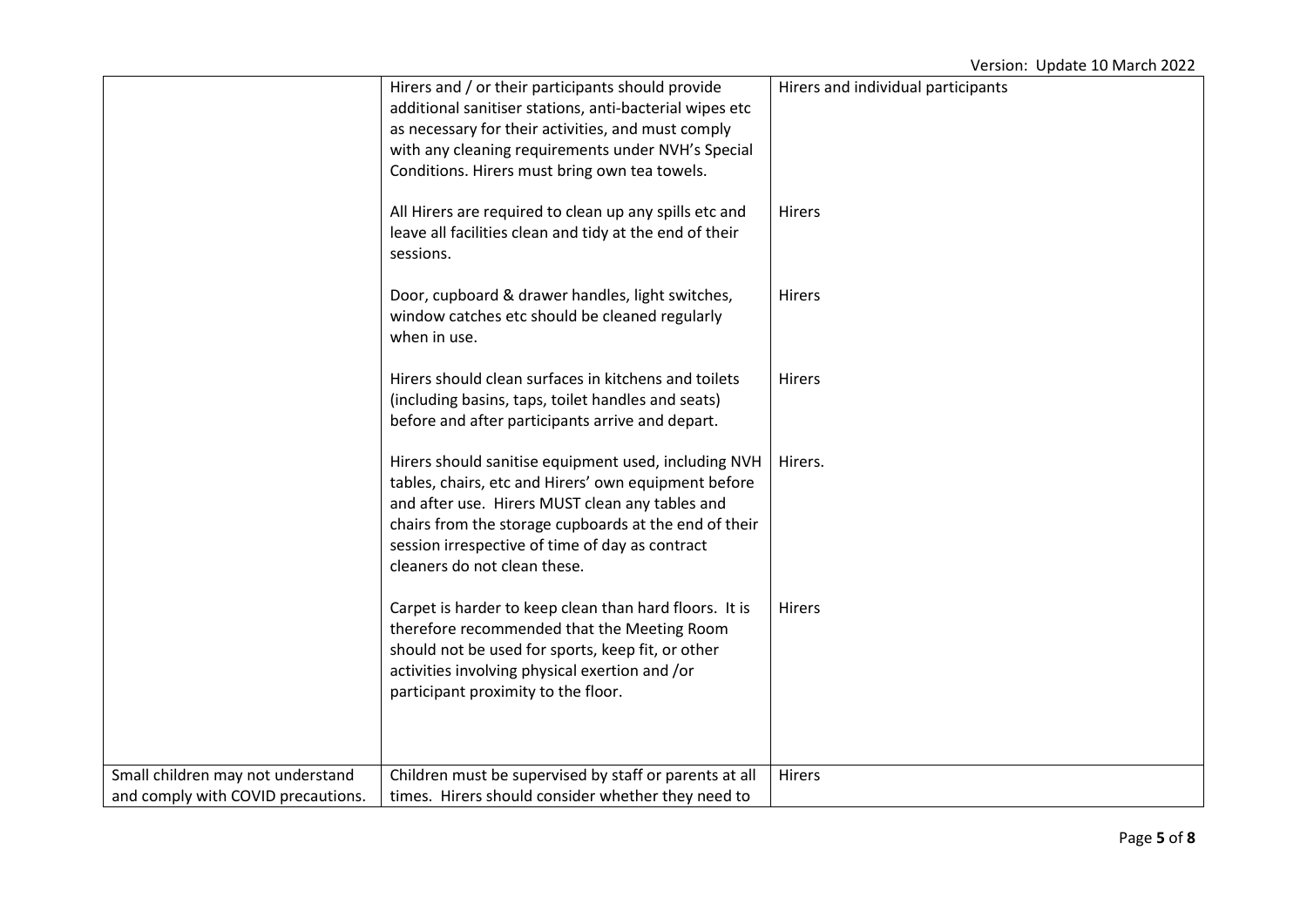|                                                     | make special arrangements to reduce children's<br>contact with other users and to enable hand hygiene<br>to be maintained throughout their sessions.<br>The Accessible Toilet is reserved strictly for the use of<br>disabled people, children attending childcare and<br>early years settings accompanied by staff, baby<br>change, and access to the First Aid box. A notice has<br>been placed on the door.   | <b>Hirers</b> |
|-----------------------------------------------------|------------------------------------------------------------------------------------------------------------------------------------------------------------------------------------------------------------------------------------------------------------------------------------------------------------------------------------------------------------------------------------------------------------------|---------------|
| Someone might bring Covid-19<br>infection into NVH. | NVH has posted "Covid-19 Secure" notices at<br>entrances to alert Hirers and their guests to the<br>requirements, including that they may not enter the<br>building if they are unwell.                                                                                                                                                                                                                          | Hirers.       |
|                                                     | Hirers must be vigilant at all times and if anyone<br>becomes unwell with suspected Covid-19 symptoms,<br>they must be sent home as soon as possible. If they<br>need to be collected, they should be moved well<br>away from other people (minimum 2m), outside if<br>possible. The activity should cease and Hirer should<br>ensure they have contact details for all participants,<br>then ask them to leave. | <b>Hirers</b> |
|                                                     | Hirers must advise NVH (Hall Manager 07836<br>250099) immediately if any of their participants<br>becomes unwell on the premises with Covid-19<br>symptoms.                                                                                                                                                                                                                                                      | Hirers        |
|                                                     | When alerted to the presence of anyone with Covid-<br>19 symptoms at NVH, Hall Manager will arrange<br>cleaning of the parts of the building which the person<br>has used in accordance with<br>https://www.gov.uk/government/publications/covid-<br>19-decontamination-in-non-healthcare-                                                                                                                       | <b>JP</b>     |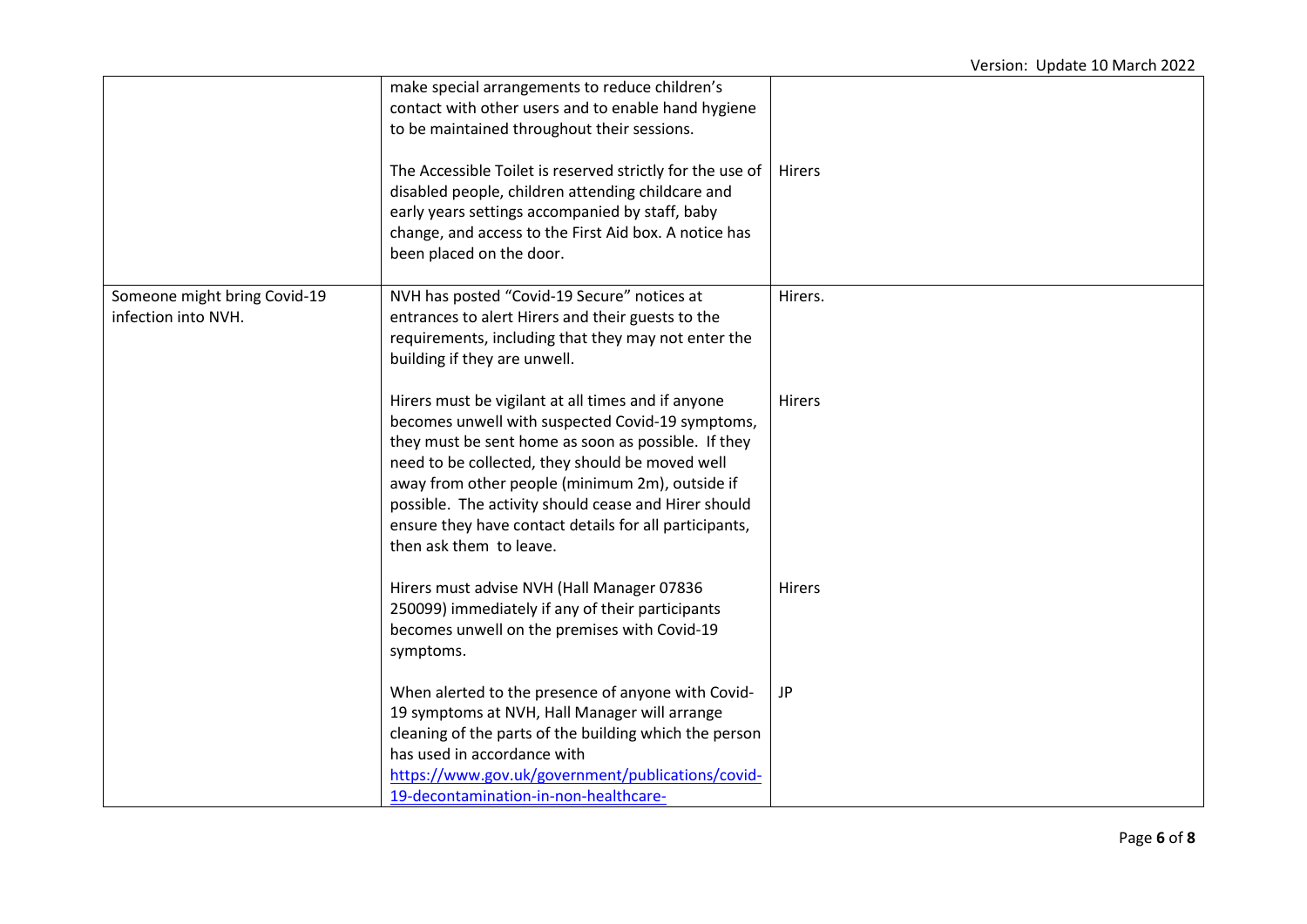|                                                                                             | settings/covid-19-decontamination-in-non-<br>healthcare-settings. Hall Manager will also arrange<br>closure of relevant parts of the building if required by<br>current guidance, liaising with Booking Secretary to<br>notify other Hirers as necessary.                                                                                                                                                                                                                            | JP & Bookings Team                                                                                      |
|---------------------------------------------------------------------------------------------|--------------------------------------------------------------------------------------------------------------------------------------------------------------------------------------------------------------------------------------------------------------------------------------------------------------------------------------------------------------------------------------------------------------------------------------------------------------------------------------|---------------------------------------------------------------------------------------------------------|
| A wide range of different risks may<br>arise specifically related to Hirers'<br>activities. | Hirers must carry out individual risk assessments<br>taking account of government requirements and<br>guidance, guidance from any relevant national or<br>professional body, and their own expertise. This<br>should include precautionary measures such as<br>appropriate ventilation* (natural as opposed to air<br>conditioning where possible), avoiding the need for<br>shouting by minimising noise, use of face coverings<br>as recommended in communal enclosed spaces, etc. | Hirers                                                                                                  |
|                                                                                             | *The best ventilation can be achieved by using the<br>patio doors in the Main and Small Halls, and windows<br>in the Meeting Room. The Main Hall also has high<br>level windows to assist air circulation and<br>replacement. In colder weather, if it is not practical<br>to keep doors and windows open continuously, they<br>should be opened at regular intervals appropriate for<br>the activity taking place.                                                                  | Hirers                                                                                                  |
|                                                                                             | Hirers must take account of any security or safety<br>issues when patio and other doors are open. Hirers<br>must ensure that doors and windows are securely<br>closed at the ends of the session.                                                                                                                                                                                                                                                                                    | Hirers                                                                                                  |
| Potential for legionnaires' disease in<br>underused buildings.                              | In the event of any significant period of closure<br>measures will be taken as advised by the Chartered<br>Institute of Environmental Health, including<br>emptying hot water tank will be emptied and flushing<br>water through.                                                                                                                                                                                                                                                    | NVH using guidance in CIEH leaflet "Legionnaires' disease:<br>lockdown risks and reopening safely" (JP) |